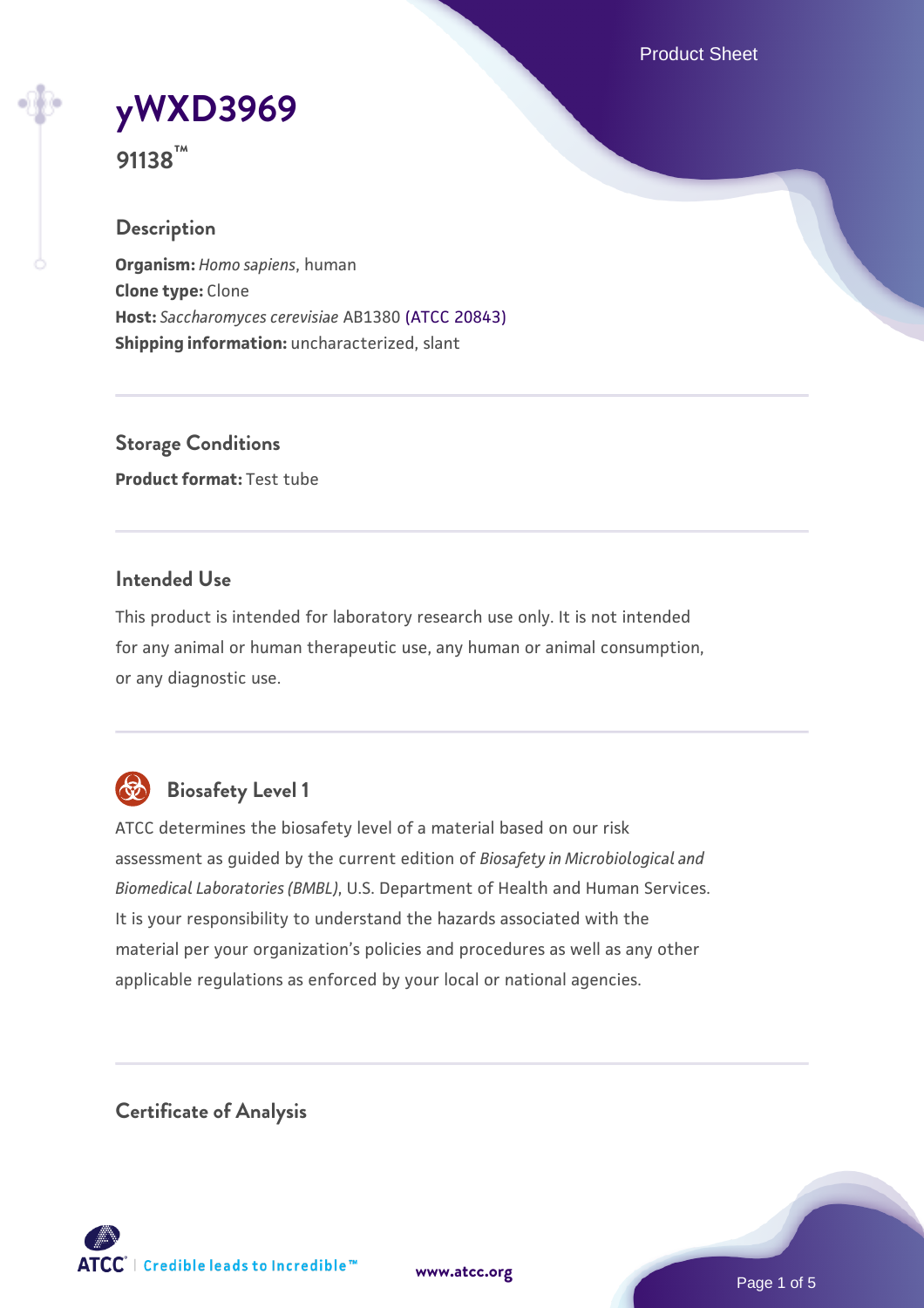## **[yWXD3969](https://www.atcc.org/products/91138)** Product Sheet **91138**

For batch-specific test results, refer to the applicable certificate of analysis that can be found at www.atcc.org.

## **Insert Information**

**Type of DNA:** genomic **Genome:** Homo sapiens **Chromosome:** X X pter-q27.3 **Gene name:** DNA Segment, single copy **Gene product:** DNA Segment, single copy [DXS5480] **Gene symbol:** DXS5480 **Contains complete coding sequence:** Unknown **Insert end:** EcoRI

## **Vector Information**

**Construct size (kb):** 160.0 **Intact vector size:** 11.454 **Vector name:** pYAC4 **Type of vector:** YAC **Host range:** *Saccharomyces cerevisiae*; *Escherichia coli* **Vector information:** other: telomere, 3548-4235 other: telomere, 6012-6699 Cross references: DNA Seq. Acc.: U01086 **Cloning sites:** EcoRI **Markers:** SUP4; HIS3; ampR; URA3; TRP1 **Replicon:** pMB1, 7186-7186; ARS1, 9632-10376

# **Growth Conditions**

**Medium:** 



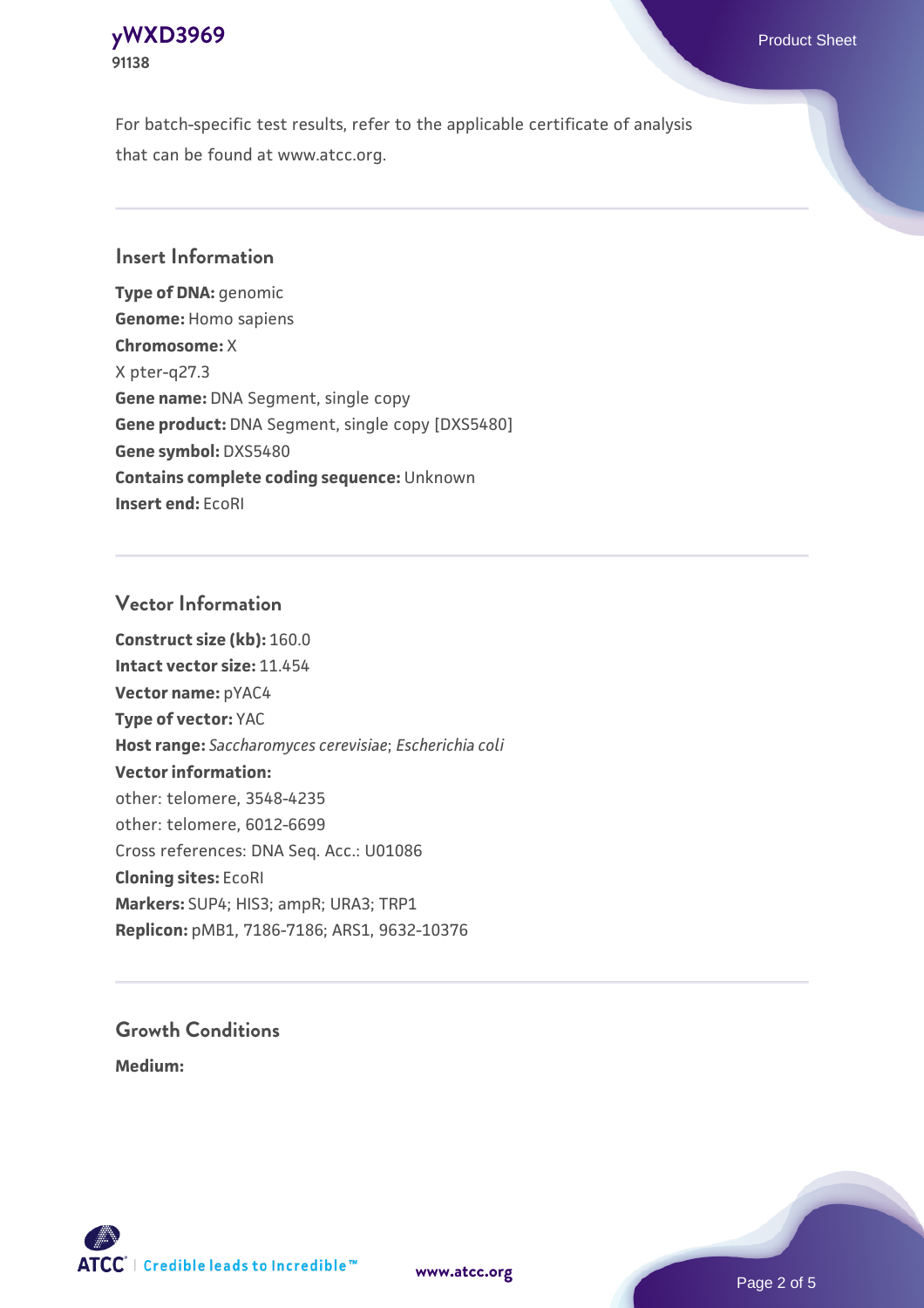**[yWXD3969](https://www.atcc.org/products/91138)** Product Sheet **91138**

[ATCC Medium 1245: YEPD](https://www.atcc.org/-/media/product-assets/documents/microbial-media-formulations/1/2/4/5/atcc-medium-1245.pdf?rev=705ca55d1b6f490a808a965d5c072196) **Temperature:** 30°C

#### **Notes**

More information may be available from ATCC (http://www.atcc.org or 703- 365-2620).

## **Material Citation**

If use of this material results in a scientific publication, please cite the material in the following manner: yWXD3969 (ATCC 91138)

## **References**

References and other information relating to this material are available at www.atcc.org.

#### **Warranty**

The product is provided 'AS IS' and the viability of ATCC® products is warranted for 30 days from the date of shipment, provided that the customer has stored and handled the product according to the information included on the product information sheet, website, and Certificate of Analysis. For living cultures, ATCC lists the media formulation and reagents that have been found to be effective for the product. While other unspecified media and reagents may also produce satisfactory results, a change in the ATCC and/or depositor-recommended protocols may affect the recovery, growth, and/or function of the product. If an alternative medium formulation or reagent is used, the ATCC warranty for viability is no longer

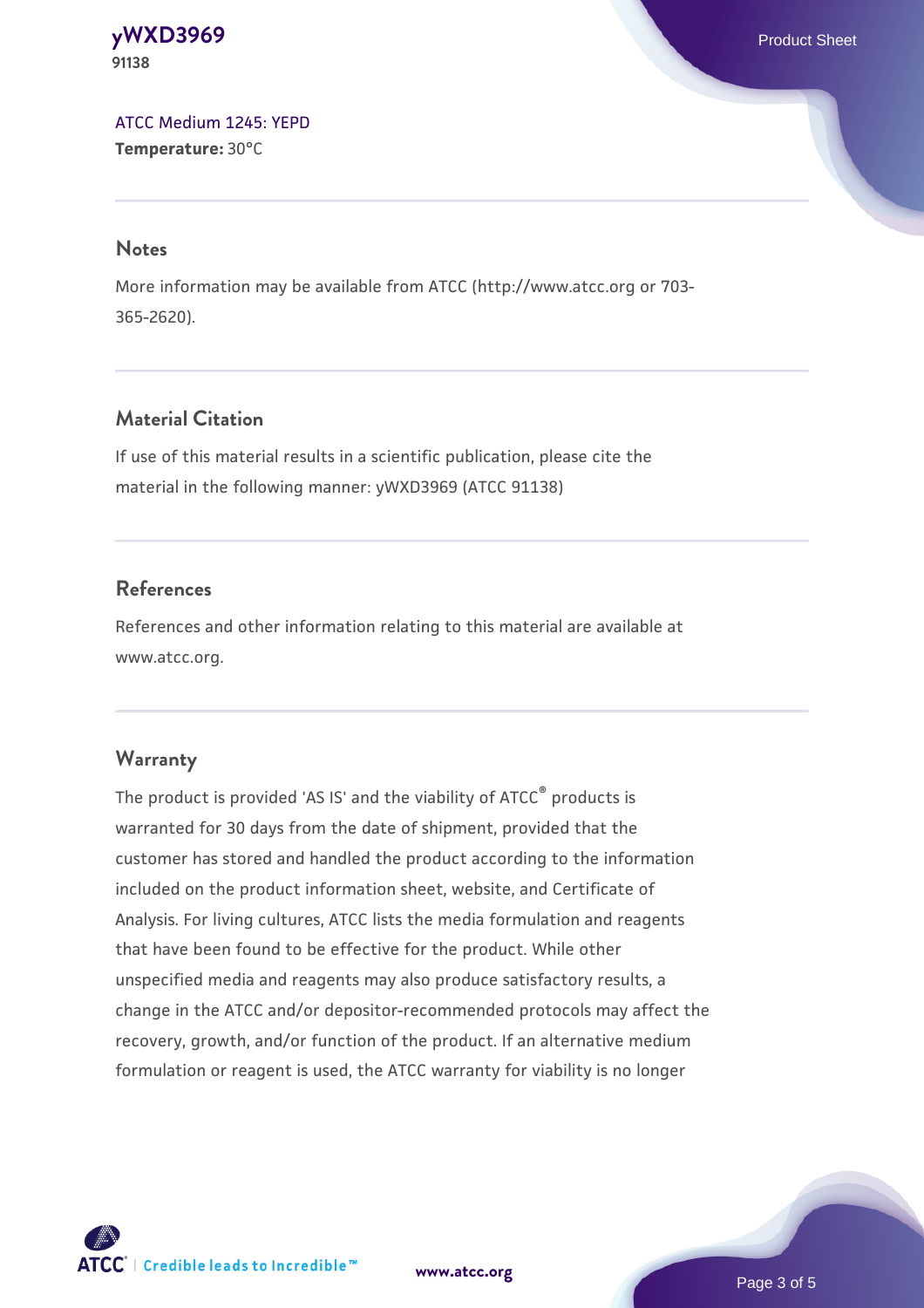**[yWXD3969](https://www.atcc.org/products/91138)** Product Sheet **91138**

valid. Except as expressly set forth herein, no other warranties of any kind are provided, express or implied, including, but not limited to, any implied warranties of merchantability, fitness for a particular purpose, manufacture according to cGMP standards, typicality, safety, accuracy, and/or noninfringement.

#### **Disclaimers**

This product is intended for laboratory research use only. It is not intended for any animal or human therapeutic use, any human or animal consumption, or any diagnostic use. Any proposed commercial use is prohibited without a license from ATCC.

While ATCC uses reasonable efforts to include accurate and up-to-date information on this product sheet, ATCC makes no warranties or representations as to its accuracy. Citations from scientific literature and patents are provided for informational purposes only. ATCC does not warrant that such information has been confirmed to be accurate or complete and the customer bears the sole responsibility of confirming the accuracy and completeness of any such information.

This product is sent on the condition that the customer is responsible for and assumes all risk and responsibility in connection with the receipt, handling, storage, disposal, and use of the ATCC product including without limitation taking all appropriate safety and handling precautions to minimize health or environmental risk. As a condition of receiving the material, the customer agrees that any activity undertaken with the ATCC product and any progeny or modifications will be conducted in compliance with all applicable laws, regulations, and guidelines. This product is provided 'AS IS' with no representations or warranties whatsoever except as expressly set forth herein and in no event shall ATCC, its parents, subsidiaries, directors, officers, agents, employees, assigns, successors, and affiliates be liable for indirect, special, incidental, or consequential damages of any kind in connection with or arising out of the customer's use of the product. While reasonable effort is made to ensure authenticity and reliability of materials on deposit, ATCC is not liable for damages arising from the misidentification or



**[www.atcc.org](http://www.atcc.org)**

Page 4 of 5